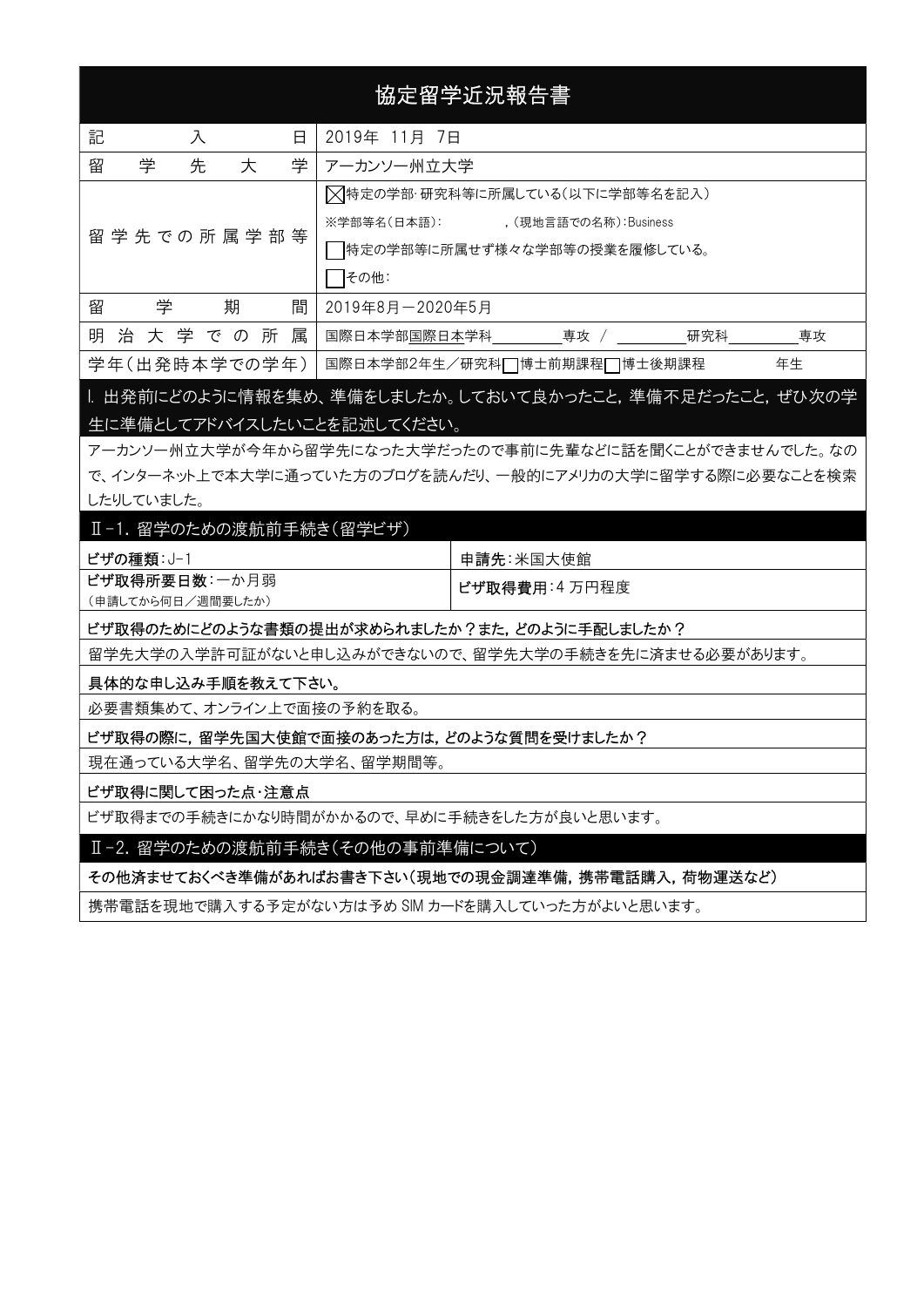| Ⅲ. 現地到着後のながれ                                        |                                                    |            |                |  |  |  |  |  |
|-----------------------------------------------------|----------------------------------------------------|------------|----------------|--|--|--|--|--|
| 1.到着時の様子                                            |                                                    |            |                |  |  |  |  |  |
| 利用航空会社                                              | 日本航空                                               |            |                |  |  |  |  |  |
|                                                     | スカイスキャナー                                           |            |                |  |  |  |  |  |
| 航空券手配方法                                             | ※利用した旅行社・旅行サイト,格安航空券情報等があれば記入して下さい。                |            |                |  |  |  |  |  |
| 大学最寄空港名                                             | メンフィス国際空港                                          | 現地到着時刻     | 13 時ごろ         |  |  |  |  |  |
|                                                     | ⊠大学手配の<br>□知人の                                     | 公共交通機関     | □その他<br>┌─タクシー |  |  |  |  |  |
| キャンパスへの移動手段                                         | 出迎え<br>出迎え                                         | (□バス□電車)   |                |  |  |  |  |  |
| 移動の所要時間                                             | 2 時間弱                                              |            |                |  |  |  |  |  |
|                                                     | 空港からキャンパスへの移動の際の注意点,タクシー・公共交通機関で移動する際の行き方,料金等      |            |                |  |  |  |  |  |
|                                                     | 大学が手配するバスでしか移動したことがないのでわかりません。                     |            |                |  |  |  |  |  |
| 大学到着日                                               | 8月12日8時頃                                           |            |                |  |  |  |  |  |
| 2.住居について                                            |                                                    |            |                |  |  |  |  |  |
| 到着後すぐに住居                                            | ⊠はい<br>いいえを選んだ方:                                   | 月          | 日から入居可能だった。    |  |  |  |  |  |
| 入居できましたか?                                           | いいえ                                                |            |                |  |  |  |  |  |
| 住居のタイプ                                              | ⊠寮<br>アパート                                         | その他(       |                |  |  |  |  |  |
| 部屋の種類                                               | −人部屋<br>二人部屋                                       | △その他(4人部屋) |                |  |  |  |  |  |
| ルームメイト                                              | ⊠日本人学生<br> 他国からの留学生                                | その他(       |                |  |  |  |  |  |
| 住居を探した方法                                            | ⊠大学の斡旋<br> 自分で探した                                  | その他(       |                |  |  |  |  |  |
| 住居の申込み手順                                            | オンライン上で留学前に行いました。                                  |            |                |  |  |  |  |  |
|                                                     | 住居は渡航前に,また渡航後すぐに見つかりましたか?トラブルはありましたか?              |            |                |  |  |  |  |  |
|                                                     | 留学生が住むことができる寮が予め決められていたため、すぐに見つかり、またトラブルもありませんでした。 |            |                |  |  |  |  |  |
| 3.留学先でのオリエンテーションについて                                |                                                    |            |                |  |  |  |  |  |
| オリエンテーションの有無                                        | ⊠あった<br>なかった                                       |            |                |  |  |  |  |  |
| 日程                                                  | 8月12日-8月16日                                        |            |                |  |  |  |  |  |
| 参加必須ですか?                                            | ⊠必須<br> 任意参加                                       |            |                |  |  |  |  |  |
| 参加費用は?                                              | ⊠無料<br> 有料(金額:                                     |            |                |  |  |  |  |  |
| 内容と様子は?                                             | 必要書類の提出、予防接種等                                      |            |                |  |  |  |  |  |
| 留学生用特別がイダンス                                         | ⊠あった<br>なかった                                       |            |                |  |  |  |  |  |
| 授業開始日                                               | 8月19日から                                            |            |                |  |  |  |  |  |
|                                                     | IV. その他、渡航してから必要な手続きについて                           |            |                |  |  |  |  |  |
|                                                     | 1. 現地で滞在許可等の申請の必要はありますか?いつ、どこで、方法は?日数、料金は?トラブルは?   |            |                |  |  |  |  |  |
|                                                     | オンライン上で到着一週間以内に在留届を提出しました。                         |            |                |  |  |  |  |  |
| 2. その他現地でした手続きは?(健康診断、予防接種等)いつ、どこで、方法、日数、料金は?トラブルは? |                                                    |            |                |  |  |  |  |  |
| オリエンテーション期間内に予防接種を大学で行いました。                         |                                                    |            |                |  |  |  |  |  |
| 3. 現地で銀行口座を開設しましたか?手続方法、必要書類、日数、料金は?トラブルは?          |                                                    |            |                |  |  |  |  |  |
| 開設していません。                                           |                                                    |            |                |  |  |  |  |  |
|                                                     | 4. 現地で携帯電話を購入しましたか?手続方法、必要書類、日数、料金は?トラブルは?         |            |                |  |  |  |  |  |
| 購入していません。                                           |                                                    |            |                |  |  |  |  |  |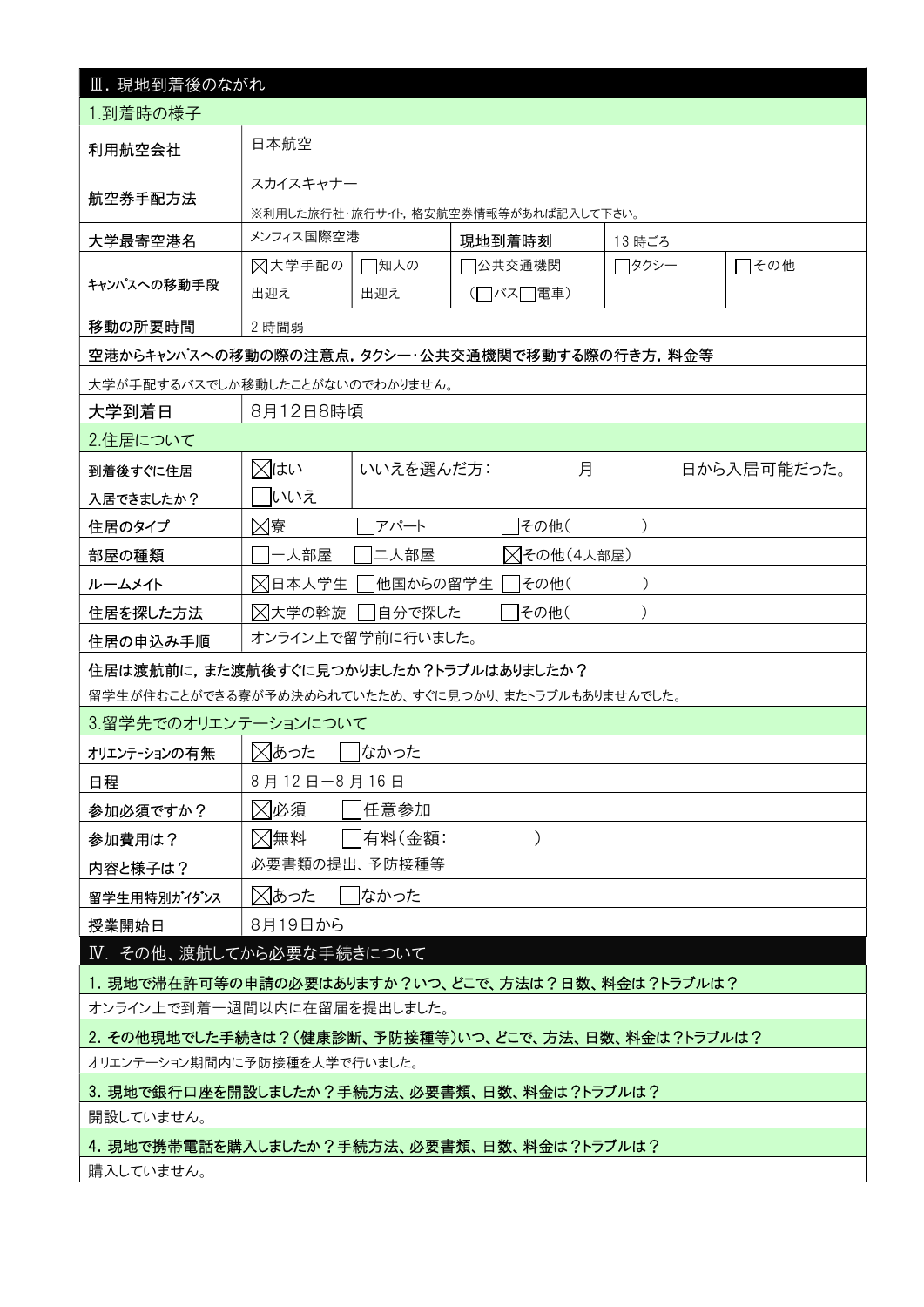| V. 履修科目と授業について                                 |
|------------------------------------------------|
| 1.履修登録はいつどのような形で行いましたか?                        |
| ○出発前に(7月1日頃)                                   |
| オンラインで登録  × 志願書類に記入して登録<br>できなかった<br>  その他(    |
| 月<br> 到着後に(<br>日頃)                             |
| オンラインで登録    国際オフィス等の仲介 <br>できなかった<br> その他(     |
| あった<br>⊠なかった<br>登録時に留学生として優先されることは             |
| 優先が「あった」方はどのように優先されましたか?                       |
|                                                |
|                                                |
| 優先が「なかった」方はどのように登録しましたか?                       |
| 出発前にオンライン上で登録しました。                             |
|                                                |
| 出発前に授業を登録した方は,現地で変更・追加できましたか?また希望通りの授業が取れましたか? |
| 現地で変更可能でした。希望通りの授業が取れるかどうかは、その授業の定員数によります。     |

| VI. 一週間のスケジュール 授業時間、課外活動、勉強時間等、毎日の生活について記入してください。 |                   |       |                   |       |       |    |    |  |  |
|---------------------------------------------------|-------------------|-------|-------------------|-------|-------|----|----|--|--|
|                                                   | 月                 | 火     | 水                 | 木     | 金     | 土  | 日  |  |  |
| 7:00                                              |                   |       |                   |       |       |    |    |  |  |
| 8:00                                              |                   | 世界の文学 |                   | 世界の文学 |       |    | 自習 |  |  |
| 9:00                                              |                   |       |                   |       |       |    | 自習 |  |  |
| 10:00                                             | 心理学入門             |       | 心理学入門             |       | 心理学入門 |    | 自習 |  |  |
| 11:00                                             |                   | 社会学入門 |                   | 社会学入門 |       |    | 自習 |  |  |
| 12:00                                             |                   |       |                   |       |       |    |    |  |  |
| 13:00                                             | ビジネスコミュニケ<br>ーション |       | ビジネスコミュニ<br>ケーション |       |       | 自習 |    |  |  |
| 14:00                                             |                   |       |                   |       |       | 自習 |    |  |  |
| 15:00                                             |                   |       |                   |       |       | 自習 |    |  |  |
| 16:00                                             |                   |       |                   |       |       | 自習 |    |  |  |
| 17:00                                             |                   |       |                   |       |       | 自習 |    |  |  |
| 18:00                                             |                   |       |                   |       |       |    |    |  |  |
| 19:00                                             |                   |       |                   |       |       |    |    |  |  |
| 20:00                                             |                   |       |                   |       |       |    |    |  |  |
| 21:00                                             |                   |       |                   |       |       |    |    |  |  |
| 22:00                                             |                   |       |                   |       |       |    |    |  |  |
| 23:00                                             |                   |       |                   |       |       |    |    |  |  |
| 24:00                                             |                   |       |                   |       |       |    |    |  |  |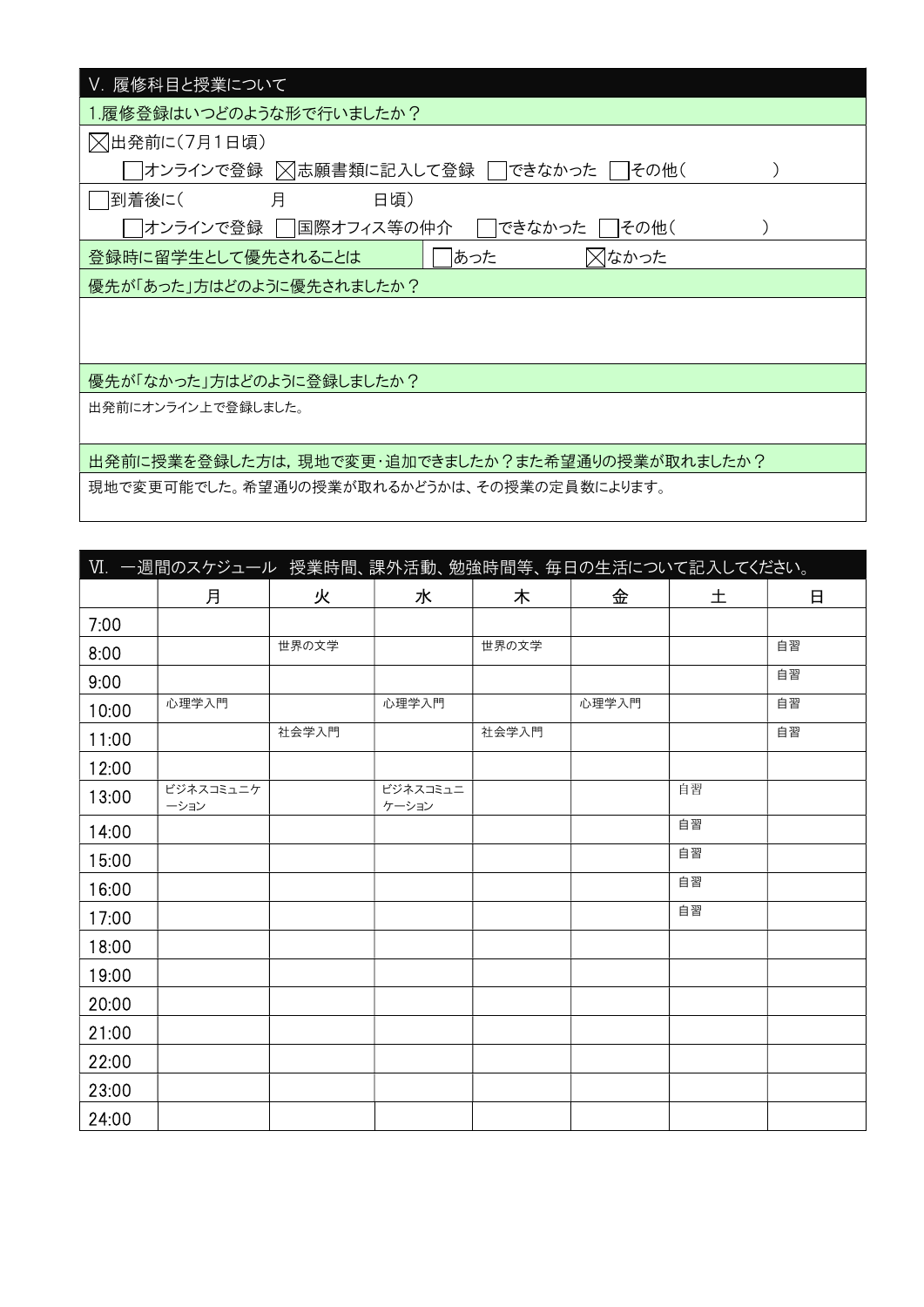## Ⅶ. 現在までの感想

### 留学先大学、プログラムについて、授業、宿舎、生活全般についてなど、自由に書いてください。

授業はメジャーに関わらず取りたい授業をとれるので、自分の明治の学部で取れないような授業を履修しています。授業の 形態は日本のものと違うところも多いので新鮮です。寮は留学生が入れるところが決まっていて、料理ができないので食事 は学校の食堂で取るしかないです。田舎なので車がないとどこに行くのにも不便だと思います。

## 留学先大学を目指す学生に向けてのアドバイスをお願いします。

いろいろと最初は不明点が多いと思いますが、留学生のサポートをしてくれる職員の方や正規の日本人学生にわからないこ とがあれば自分で聞きに行ったりするのが良いと思います。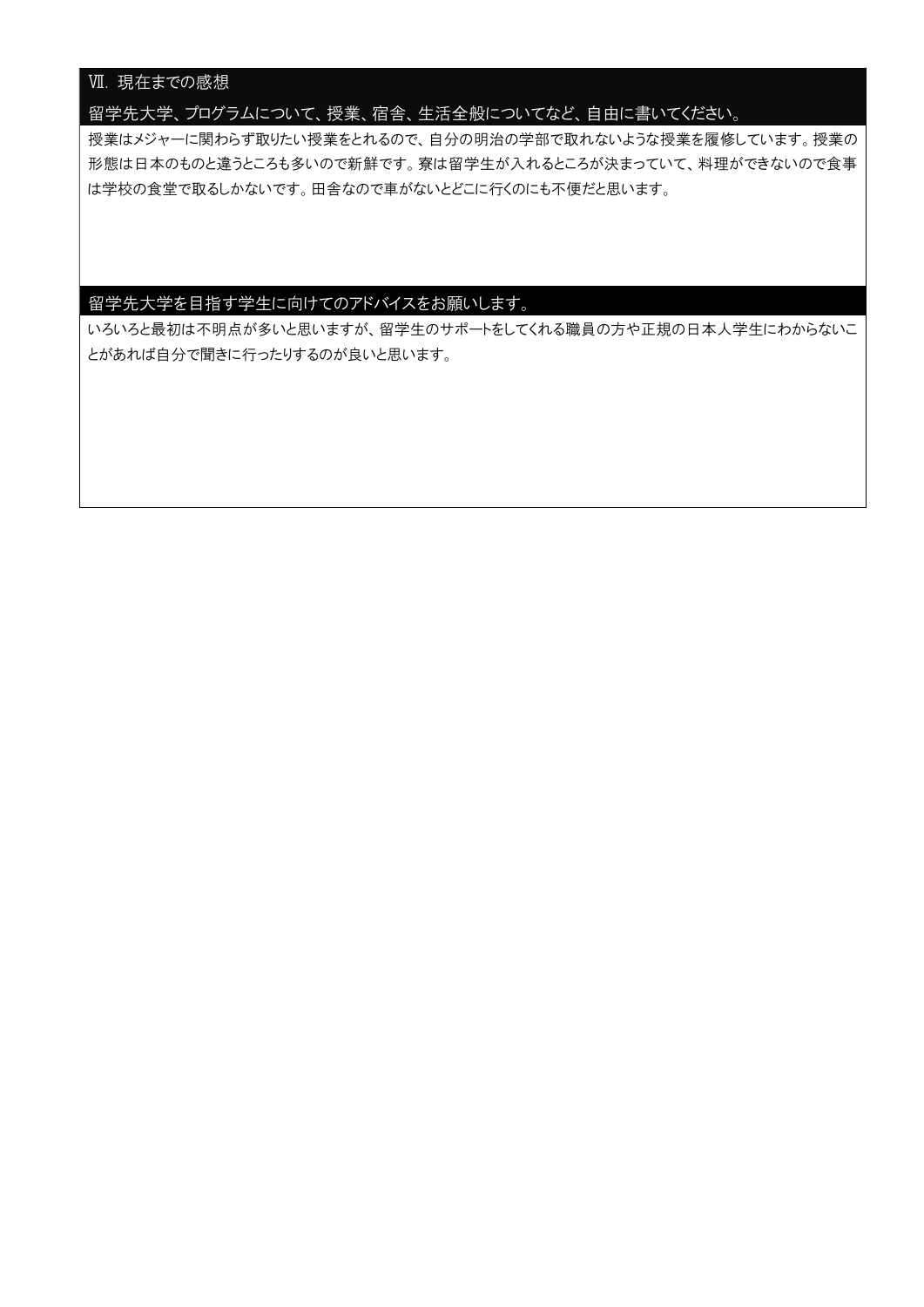| Report of the program activities (during the program)                                                                                                                  |                                                                                           |                                                                                                                 |  |  |  |  |
|------------------------------------------------------------------------------------------------------------------------------------------------------------------------|-------------------------------------------------------------------------------------------|-----------------------------------------------------------------------------------------------------------------|--|--|--|--|
| Date of reporting                                                                                                                                                      | Year2019 month11 day14                                                                    |                                                                                                                 |  |  |  |  |
| <b>Host University</b>                                                                                                                                                 | <b>Arkansas State University</b>                                                          |                                                                                                                 |  |  |  |  |
|                                                                                                                                                                        | $\boxtimes$ I belong to a specific department (Please fill out the following information) |                                                                                                                 |  |  |  |  |
|                                                                                                                                                                        | ※ Name of the department: Business                                                        |                                                                                                                 |  |  |  |  |
| Department you belonging to                                                                                                                                            |                                                                                           | $\Box$ I do not belong to any specific department and taking the classes of                                     |  |  |  |  |
| at the host university                                                                                                                                                 | various majors.                                                                           |                                                                                                                 |  |  |  |  |
|                                                                                                                                                                        | ้ Other:                                                                                  |                                                                                                                 |  |  |  |  |
| Duration of the exchange                                                                                                                                               |                                                                                           | Year2019 month8 to year2020 month5                                                                              |  |  |  |  |
| program                                                                                                                                                                |                                                                                           |                                                                                                                 |  |  |  |  |
| Department you belong to at                                                                                                                                            |                                                                                           | School of Global Japanese Studies Major(field of study)   / Graduate school                                     |  |  |  |  |
| Meiji University                                                                                                                                                       | of Major                                                                                  |                                                                                                                 |  |  |  |  |
| Year (before departure)                                                                                                                                                |                                                                                           | Undergraduate: year2 / Graduate   Masters   Doctorate year                                                      |  |  |  |  |
|                                                                                                                                                                        |                                                                                           | I. How did you find the information to prepare for your departure? Please report and give some                  |  |  |  |  |
|                                                                                                                                                                        |                                                                                           | advises for future exchange students going abroad on what they need to know and be                              |  |  |  |  |
| informed.                                                                                                                                                              |                                                                                           |                                                                                                                 |  |  |  |  |
|                                                                                                                                                                        |                                                                                           | I collected the all information that I needed on the internet because there was no senior who have been to this |  |  |  |  |
| university before.                                                                                                                                                     |                                                                                           |                                                                                                                 |  |  |  |  |
|                                                                                                                                                                        |                                                                                           |                                                                                                                 |  |  |  |  |
|                                                                                                                                                                        |                                                                                           |                                                                                                                 |  |  |  |  |
|                                                                                                                                                                        |                                                                                           |                                                                                                                 |  |  |  |  |
| II -1. Preparing before going exchange program (About VISA).                                                                                                           |                                                                                           |                                                                                                                 |  |  |  |  |
| Type: J-1                                                                                                                                                              |                                                                                           | Where to apply: Embassy of the United States of                                                                 |  |  |  |  |
| How long did it take to get a VISA: about a month                                                                                                                      |                                                                                           | America in Japan                                                                                                |  |  |  |  |
| (How long did it take from the application to the acquisition of                                                                                                       |                                                                                           | Cost: \$380                                                                                                     |  |  |  |  |
| your VISA?)                                                                                                                                                            |                                                                                           |                                                                                                                 |  |  |  |  |
|                                                                                                                                                                        |                                                                                           | What kinds of documents were required to submit to apply for VISA? How did you prepare those                    |  |  |  |  |
| documents?                                                                                                                                                             |                                                                                           |                                                                                                                 |  |  |  |  |
| Admission letter from the university                                                                                                                                   |                                                                                           |                                                                                                                 |  |  |  |  |
| Please report on the details of applying process.                                                                                                                      |                                                                                           |                                                                                                                 |  |  |  |  |
|                                                                                                                                                                        |                                                                                           | Collect all documents you need and get an appointment for an interview on the internet.                         |  |  |  |  |
|                                                                                                                                                                        |                                                                                           | If you took any interview at the Embassy, please report on the details of the questions you were asked.         |  |  |  |  |
| Which university you go to in Japan and you will go, how long will you stay, and so on.                                                                                |                                                                                           |                                                                                                                 |  |  |  |  |
| Were there any difficulties or notices to take the VISA?<br>It's better to finish the procedure as soon as possible before you go abroad                               |                                                                                           |                                                                                                                 |  |  |  |  |
|                                                                                                                                                                        |                                                                                           |                                                                                                                 |  |  |  |  |
|                                                                                                                                                                        |                                                                                           | II -2. Preparation before departing for exchange program (Other topics)                                         |  |  |  |  |
| Please report on any other necessary preparation before your departure. (E.g. Preparation of money,                                                                    |                                                                                           |                                                                                                                 |  |  |  |  |
| purchasing a cellphone, shipments of your commodities, and etc.)<br>I recommend to buy SIM card before departure if you are not going to buy a new mobile phone there. |                                                                                           |                                                                                                                 |  |  |  |  |
|                                                                                                                                                                        |                                                                                           |                                                                                                                 |  |  |  |  |
|                                                                                                                                                                        |                                                                                           |                                                                                                                 |  |  |  |  |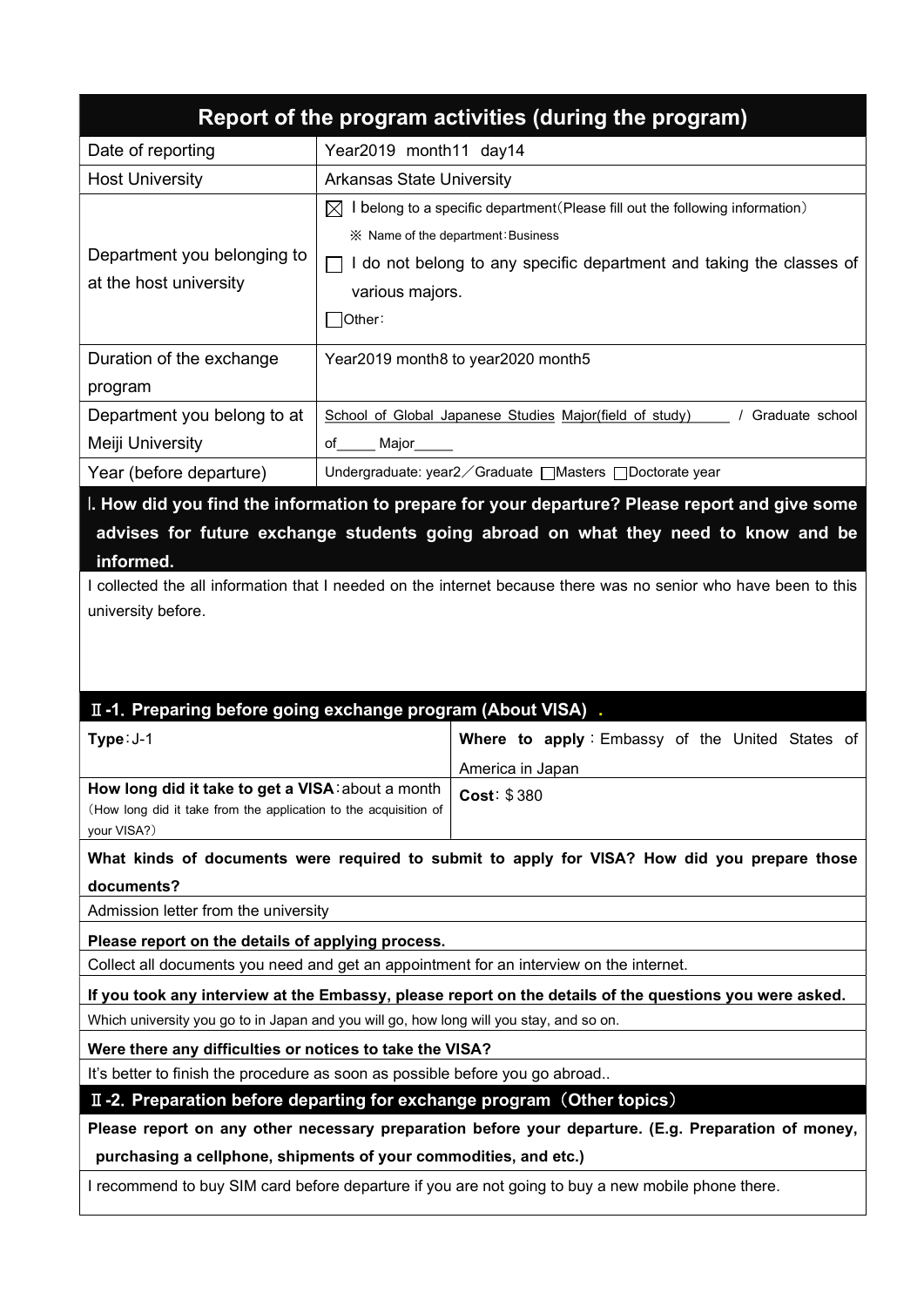| <b>III. After Arrival</b>                                                        |                       |                                                    |                                 |                                                           |                                                                                                        |                     |  |  |
|----------------------------------------------------------------------------------|-----------------------|----------------------------------------------------|---------------------------------|-----------------------------------------------------------|--------------------------------------------------------------------------------------------------------|---------------------|--|--|
| 1. Arrival Information                                                           |                       |                                                    |                                 |                                                           |                                                                                                        |                     |  |  |
| Japan Airline<br><b>Airline</b>                                                  |                       |                                                    |                                 |                                                           |                                                                                                        |                     |  |  |
| How<br>to<br>purchase                                                            | air                   | Skyscanner                                         |                                 |                                                           |                                                                                                        |                     |  |  |
| ticket                                                                           |                       |                                                    |                                 |                                                           | ※利用した旅行社・旅行サイト,格安航空券情報等があれば記入して下さい。                                                                    |                     |  |  |
| <b>Arrival airport</b>                                                           |                       |                                                    |                                 | Memphis International Airport                             | <b>Arrival time</b>                                                                                    | About 1 p.m.        |  |  |
|                                                                                  |                       | $\boxtimes$ Pick-up of                             |                                 | □Pick-up of                                               | Public transportation                                                                                  | $\Box$ other        |  |  |
| How to get to the campus                                                         |                       | host university                                    |                                 | your friend                                               | (□Bus □Train)                                                                                          |                     |  |  |
| How long did it take from                                                        |                       | Abour 2 hours                                      |                                 |                                                           |                                                                                                        |                     |  |  |
| airport<br>the<br>to                                                             | the                   |                                                    |                                 |                                                           |                                                                                                        |                     |  |  |
| campus?                                                                          |                       |                                                    |                                 |                                                           |                                                                                                        |                     |  |  |
| transportations.                                                                 |                       |                                                    |                                 |                                                           | Are there any important points to get to the campus? Please inform on the cost of taxi or any          |                     |  |  |
|                                                                                  |                       |                                                    |                                 |                                                           | I am not sure because I've never taken a taxi or used public transportation to go to the campus.       |                     |  |  |
| <b>Arrival date</b>                                                              |                       | Month8date12time8a.m.                              |                                 |                                                           |                                                                                                        |                     |  |  |
| 2. Housing                                                                       |                       |                                                    |                                 |                                                           |                                                                                                        |                     |  |  |
| Did you check-in                                                                 | $\boxtimes$ Yes       |                                                    |                                 |                                                           | If your answer is "No": The date you checked-in was                                                    |                     |  |  |
| after<br>soon                                                                    | $\Box$ No             |                                                    | month<br>day                    |                                                           |                                                                                                        |                     |  |  |
| arriving?                                                                        |                       |                                                    |                                 |                                                           |                                                                                                        |                     |  |  |
| <b>Type of housing</b>                                                           | $\boxtimes$ Dormitory |                                                    |                                 | $\Box$ Apartment                                          | $\Box$ Other $($                                                                                       |                     |  |  |
| of<br>the<br><b>Type</b>                                                         | □Alone                | $\Box$ two persons                                 |                                 |                                                           | $\boxtimes$ Other (4 persons)                                                                          |                     |  |  |
| room                                                                             |                       |                                                    |                                 |                                                           |                                                                                                        |                     |  |  |
| <b>Room mates</b>                                                                |                       |                                                    |                                 | $\boxtimes$ Japanese Student $\Box$ International Student | Other (                                                                                                |                     |  |  |
| How to find the                                                                  |                       |                                                    |                                 | $\boxtimes$ Recommendation from host university           | _lby yourself                                                                                          | $\exists$ Other $($ |  |  |
| accommodation                                                                    |                       |                                                    |                                 |                                                           |                                                                                                        |                     |  |  |
| <b>Details</b><br>of the                                                         |                       |                                                    |                                 |                                                           | I finished the application on the internet before I came here.                                         |                     |  |  |
| application                                                                      |                       |                                                    |                                 |                                                           |                                                                                                        |                     |  |  |
|                                                                                  |                       |                                                    |                                 |                                                           | Have you decided your accommodation before departure or after arriving easily? Were there any troubles |                     |  |  |
| to find it?                                                                      |                       |                                                    |                                 |                                                           |                                                                                                        |                     |  |  |
| A dormitory I would live was decided before departure so there were no troubles. |                       |                                                    |                                 |                                                           |                                                                                                        |                     |  |  |
| 3. Orientation                                                                   |                       |                                                    |                                 |                                                           |                                                                                                        |                     |  |  |
| Was there any orientation?                                                       |                       |                                                    | ]No<br>$\boxtimes$ Yes          |                                                           |                                                                                                        |                     |  |  |
| <b>Date</b>                                                                      |                       | From August 12th- 16th                             |                                 |                                                           |                                                                                                        |                     |  |  |
| Was it mandatory to attend?                                                      |                       | 1No<br>$\boxtimes$ Yes                             |                                 |                                                           |                                                                                                        |                     |  |  |
| Did it cost any?                                                                 |                       | Yes(Cost:<br>$\boxtimes$ No. It's free of charge.  |                                 |                                                           |                                                                                                        |                     |  |  |
| <b>Contents (details)</b>                                                        |                       | Submit the all required documents, get vaccination |                                 |                                                           |                                                                                                        |                     |  |  |
| Was there any special guidance                                                   |                       |                                                    | $\boxtimes$ Yes<br>$\square$ No |                                                           |                                                                                                        |                     |  |  |
| arranged for exchange students?                                                  |                       |                                                    |                                 |                                                           |                                                                                                        |                     |  |  |
| Date of beginning of the class                                                   |                       |                                                    | Month8day19                     |                                                           |                                                                                                        |                     |  |  |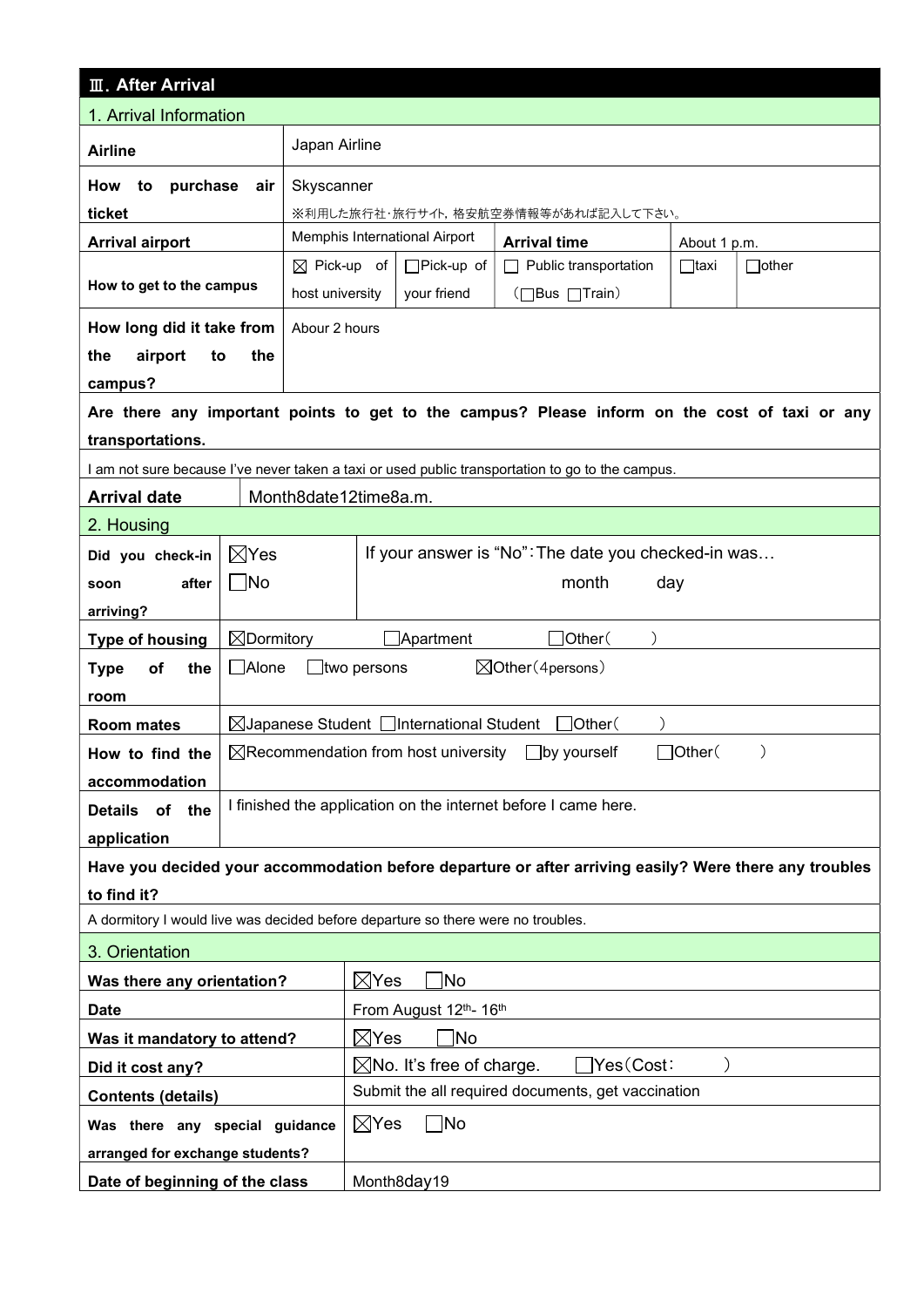|  |  | <b>IV.</b> Other process to be completed after arriving |  |
|--|--|---------------------------------------------------------|--|
|  |  |                                                         |  |

1.Was it necessary to get any permission of staying after arriving? If yes, where, report on when, and how

to apply for a permission? How long and how much did it take? Was there any trouble?

I submitted the residence report on the internet within a week after arrival.

2.Were there any other procedures you completed after arriving? (E.g. medical checkup, inoculation and

etc.) If yes, report on where, when, and how did you complete them? How long and how much did it take? Was there any trouble?

I got medical checkup and vaccination during orientation.

3.Did you open any bank account abroad? How did you open it and what kinds of documents were required to apply? How long and how much did it take? Was there any trouble?

I did not open any bank account abroad.

4.Did you purchase any cellphone? How did you open it and what kinds of documents were required to

purchase it? How long and how much did it take? Was there any trouble?

I did not purchase any cellphone.

| V. Course registration and classes                                                                                   |  |  |  |  |  |  |
|----------------------------------------------------------------------------------------------------------------------|--|--|--|--|--|--|
| 1. When and how did you register your courses?                                                                       |  |  |  |  |  |  |
| $\boxtimes$ Before departure (approximate date: month7day1)                                                          |  |  |  |  |  |  |
| ]Online $\fbox{ }$ Filling out an application form $\fbox{ } \fbox{ }$<br>Not allowed to register $\Box$ other (     |  |  |  |  |  |  |
| $\Box$ After arriving (approximate date: around month<br>day                                                         |  |  |  |  |  |  |
| ]Online □With support by International office at the host university                                                 |  |  |  |  |  |  |
| Not allowed to register $\Box$ other (                                                                               |  |  |  |  |  |  |
| Was there any priority as an exchange<br>l⊠No<br>l Yes                                                               |  |  |  |  |  |  |
| student?                                                                                                             |  |  |  |  |  |  |
| If your answer is Yes, please report on the details.                                                                 |  |  |  |  |  |  |
|                                                                                                                      |  |  |  |  |  |  |
|                                                                                                                      |  |  |  |  |  |  |
| If your answer is No, how did you register your classes?                                                             |  |  |  |  |  |  |
| I registered my classes on the internet.                                                                             |  |  |  |  |  |  |
|                                                                                                                      |  |  |  |  |  |  |
| If you had registered the courses before departure, could you change or add any classes after arriving? Could        |  |  |  |  |  |  |
| you register all the classes which you wished to attend?                                                             |  |  |  |  |  |  |
| I was able to change classes after arriving. It depends on the limitation whether you could register all classes you |  |  |  |  |  |  |
| want.                                                                                                                |  |  |  |  |  |  |